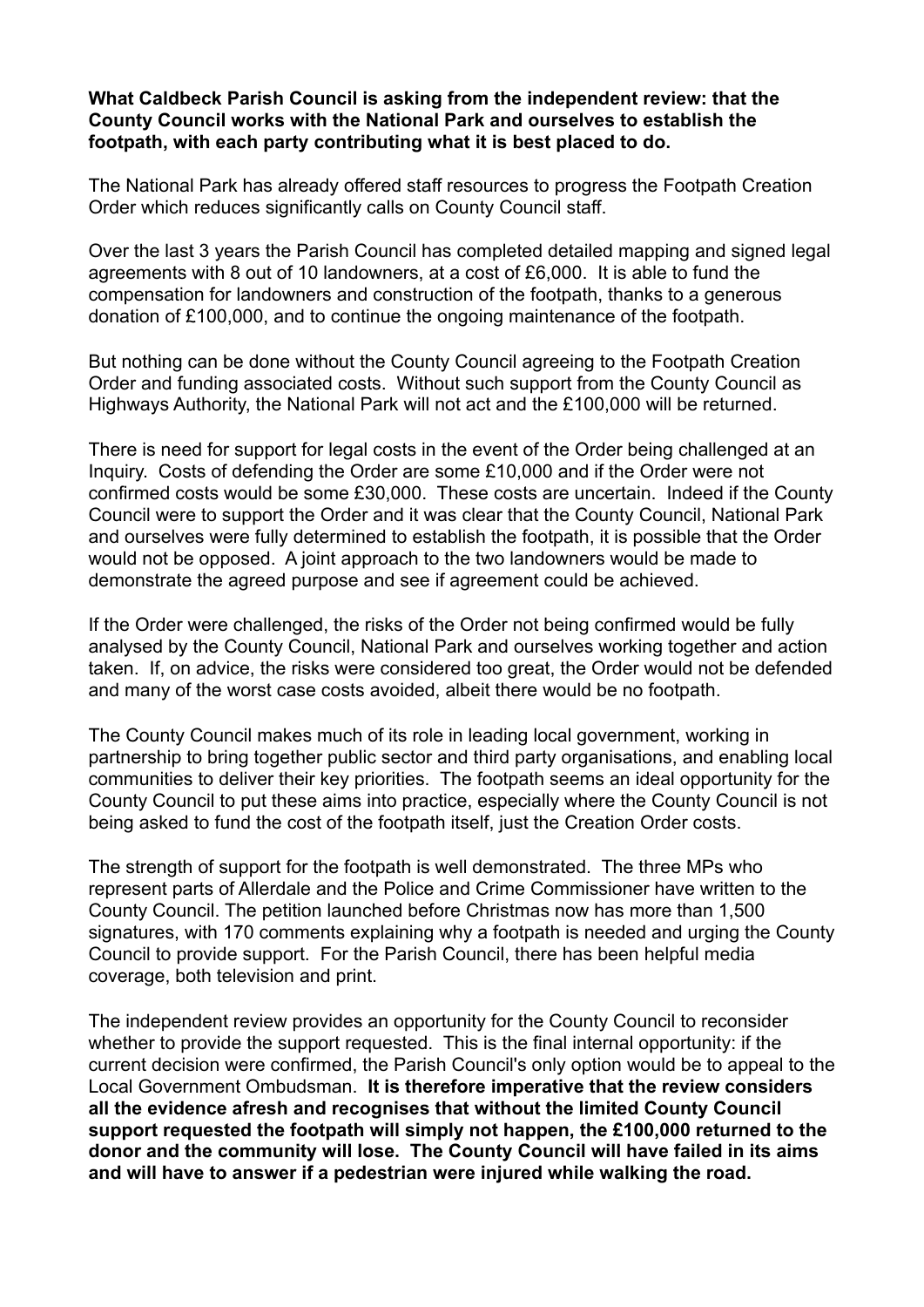As regards the **processes followed to date** we make the following points:

- County Council officers have been negative from the outset, slow to engage and unwilling to help. The argument has always been 'we have the power but there is no duty' and there are other pressing priorities and resource pressures. For the Parish Council, the County Council comes across as 'can do, won't do'.
- The Parish Council believes it has answered all points raised by officers. For example the County Council's cost estimate for construction was £250,000. The Parish Council has agreed construction costs within its £100,000 funding.
- The County Council has claimed that others could be approached Allerdale Borough Council and the National Park. Allerdale only gets involved in helping ensure existing footpaths are clear of obstructions, not creating new ones. The National Park is happy to provide staff resources for the bulk of the work but can only do so if the County Council endorses the approach and funds possible Inquiry costs.
- We have regularly offered to meet the County Council and National Park and discuss together how best to progress the project. The County Council has rejected all offers of joint discussions.
- The County Council's briefing to Cabinet was prepared without any consultation with us. We were not allowed to see the brief prior to officers meeting Cabinet. When we were eventually given a copy, the County Council's brief was found to be erroneous in many respects. We submitted a detailed rejoinder which officers have fully accepted and have apologised for the errors in the original brief.
- We have pressed for meetings with Cabinet Members with nil success and often requests have been simply ignored without even the common courtesy of a reply. At Allerdale Local Committee we were told Cabinet Members had been advised by Legal Services not to talk to us. Our perception is that senior County Councillors are reluctant to engage in meaningful dialogue and are content for officers to take responsibility for decisions, thus avoiding Cabinet accountability.
- When we decided to draw attention of Members to the footpath issues, we first went to Allerdale Local Committee to gain support from local Members. We made it clear that this was preliminary to going to either Cabinet or County Council. Member Services and Legal Services were advised and accepting of our position and we expected to attend January's full County Council. The Monitoring Officer then ruled our question out of order as we had asked a similar question at Allerdale and would have to wait 12 months.
- The Allerdale Local Committee experience was a travesty of public participation. The County Council's Constitution states that having asked a question, there may be follow on questions from Members and that the Committee will give an answer, implying debate, proper consideration of issues, and formulation of a collective response. In actuality the Parish Council Chairman summarised the project and presented the question, the local Member added his support, Members were not asked for their views and did not participate, and the Chairman read out a pre-prepared statement drawn up by officers. There was no Member debate and Members did not express any views. Yet in responding to media interest, press officers have stated the Committee endorsed the officer decision.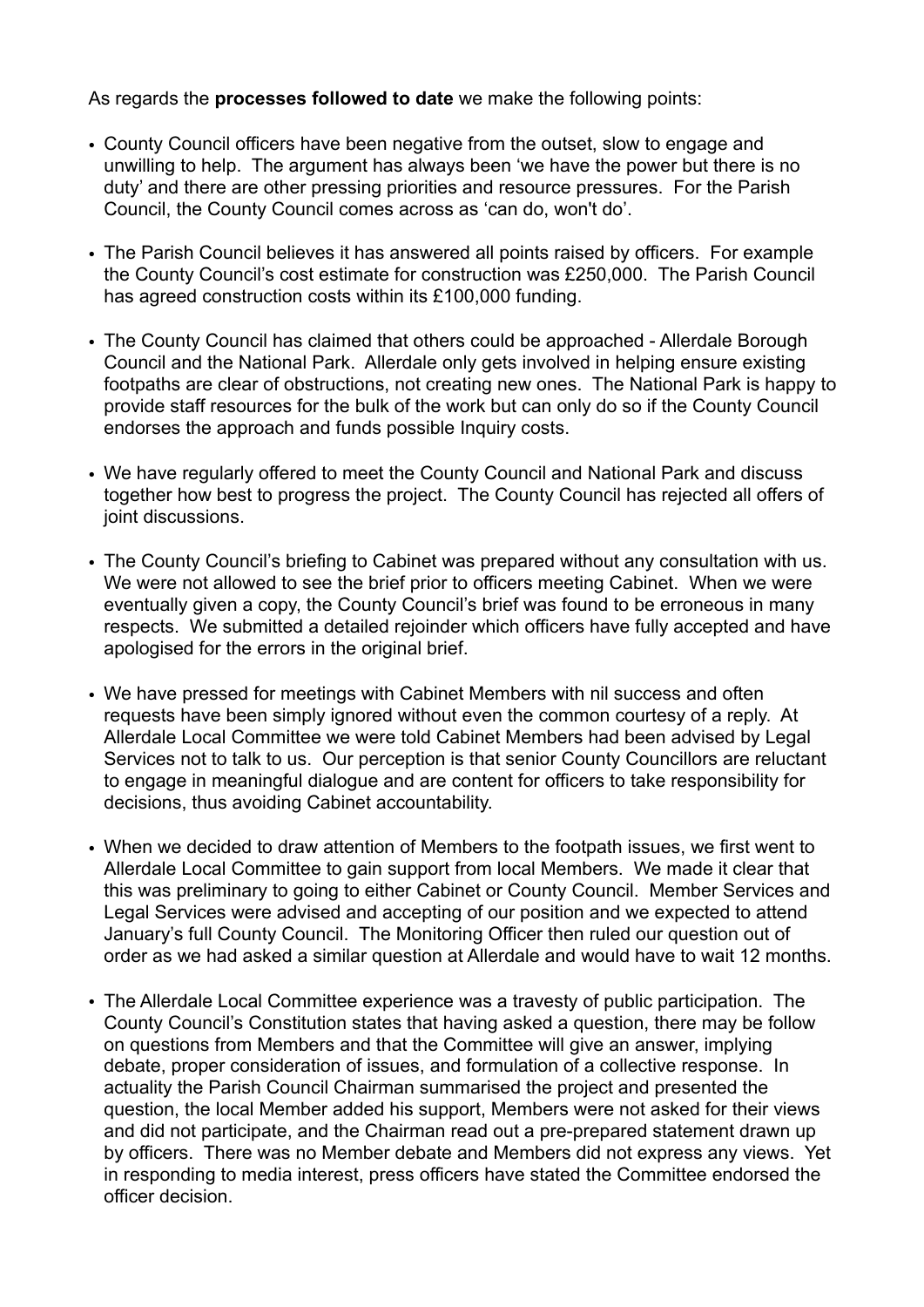# **Parish Council's response to the County Council's reasons for refusing support?**

## 1. *The County Council has no statutory obligation to progress a Footpath Creation Order.*

The criteria for a footpath creation order under Section 26 of the Highways Act 1980 is 'need' and 'expediency'. The initial questionnaire in 2005 was answered by 200 of 300 households of whom 73% asked for this footpath. That demonstrates need. 170 of the present petitioners have posted comments on the need. The need is self evident: walk along the road, as many do, and you may take your life in your hands. If the footpath were created many more would walk between the two villages.

The County Council has argued that Allerdale or the National Park could pursue a Creation Order but as set out above the reality is that the County Council's endorsement and support is essential. Without that support the footpath is lost and the County Council cannot shrug its shoulders saying others could help.

More generally the County Council has a duty of care to all persons using the road and knows there is a risk to walkers.

The footpath ticks all the County Council's boxes - working in partnership, engaging local communities, encouraging independence, and not compromising public safety.

And the footpath surely meets any value for money tests - a lasting community asset for generations to come, largely paid for by a £100,000 donation, but requiring County Council endorsement and potential legal costs.

In view of the need and expediency, and the road safety dangers at present, coupled with the generous offer of funding for the land acquisition and construction costs, the question is why has the County Council not already offered its help and support?

## 2. *The Countryside Access Team has to concentrate on high priority flood recovery and has insufficient resources to progress the Footpath Creation Order at this time.*

Our contention is that the County Council has not properly considered how collaborative working significantly reduces demands for its resources with the National Park providing the staff resources for pursuing the Order. How much resource has gone into saying 'no' compared to giving the endorsement needed by the National Park? Possible legal costs are tiny in relation to the County Council's overall budget, with virement surely an option.

## 3. *The proposed route of the footpath does not have the support of all landowners. There is a significant risk of legal challenge, with additional costs and uncertain outcome.*

If the two landowners had not given back word, agreements would have been concluded and the footpath constructed. The Footpath Creation Order route is there precisely for the circumstances we are in.

As set out above, the legal risks would be fully analysed by the County Council, National Park and ourselves working together and action taken. If, on advice, the risks of an Order not being confirmed were considered too great, the Order would not be defended and many of the worst case costs avoided.